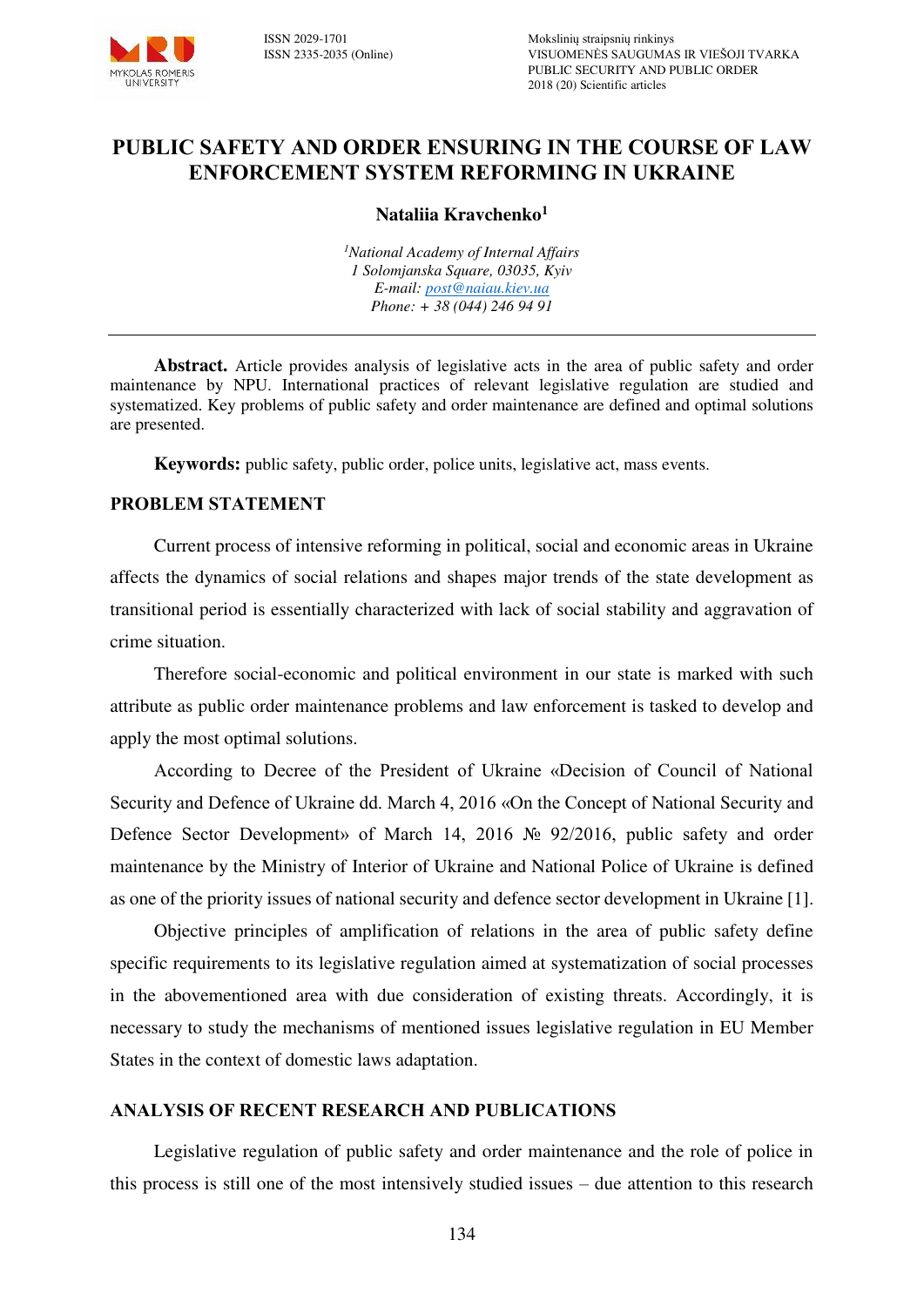

area is paid by numerous Ukrainian theoreticians including V. Averianov, М. Anufriiev, О. Bandurka, О. Batrachenko, А. Vasylyshyn, М. Holub, S. Husariev, О. Dovhan, А. Dolynnyi, І. Zozulia, М. Kachynska, А. Kolodii, А.Kryshchenko, D. Muliavka, О. Panova, V. Sokurenko, V. Fathutdinov, V. Shakun, Y. Shemshuchenko etc.

Still, modified legislation regulating area of public safety and order maintenance by the National Police of Ukraine requires further theoretical study and the problems outlined in this paper are still the matter of topical interest.

**The aim** of this article is to analyze applicable legislation regulating area of public safety and order maintenance, systematize its enforcement practices along with foreign expertise, define the key problems of public safety and order ensuring by the National Police of Ukraine with optimal solutions formulation.

## **RESEARCH BACKGROUND**

Ukraine along with other states is currently under strong influence of global democratization and social relations humanization – these trends promote deep qualitative transformations in the process of state development, its political, social and economic spheres also affecting the lawmaking and law enforcement processes.

The abovementioned reforms are naturally followed by revitalization of civic and activist movements aimed at expression of certain viewpoints and positions of different social categories targeting at raising awareness of specific problems and concerns with search for adequate solutions (demands on rights and freedoms protection, meeting their needs and consideration of interests) – often this objective is attempted to be accomplished in the format of mass event where dozens of voices are united as one bringing their messages more vividly and clearly.

The Constitution of Ukraine guarantees every citizen a right to take part in peaceful gathering or mass event held in strict adherence to the law but often different meetings, demonstrations, marches which have become a common way to express objection or disapproval by the citizens are organized with multiple violations of relevant requirements and procedures (mostly due to the fact that applicable legislation lacks consistency and full of discrepancies), with increased risk of violent acts commission and extremist involvement posing direct threat to public safety and order and, in some cases, threatening to the state security. Taking into account the specificity of current economic, political and social risks, public safety and order maintenance task delegated to National Police of Ukraine becomes even more important.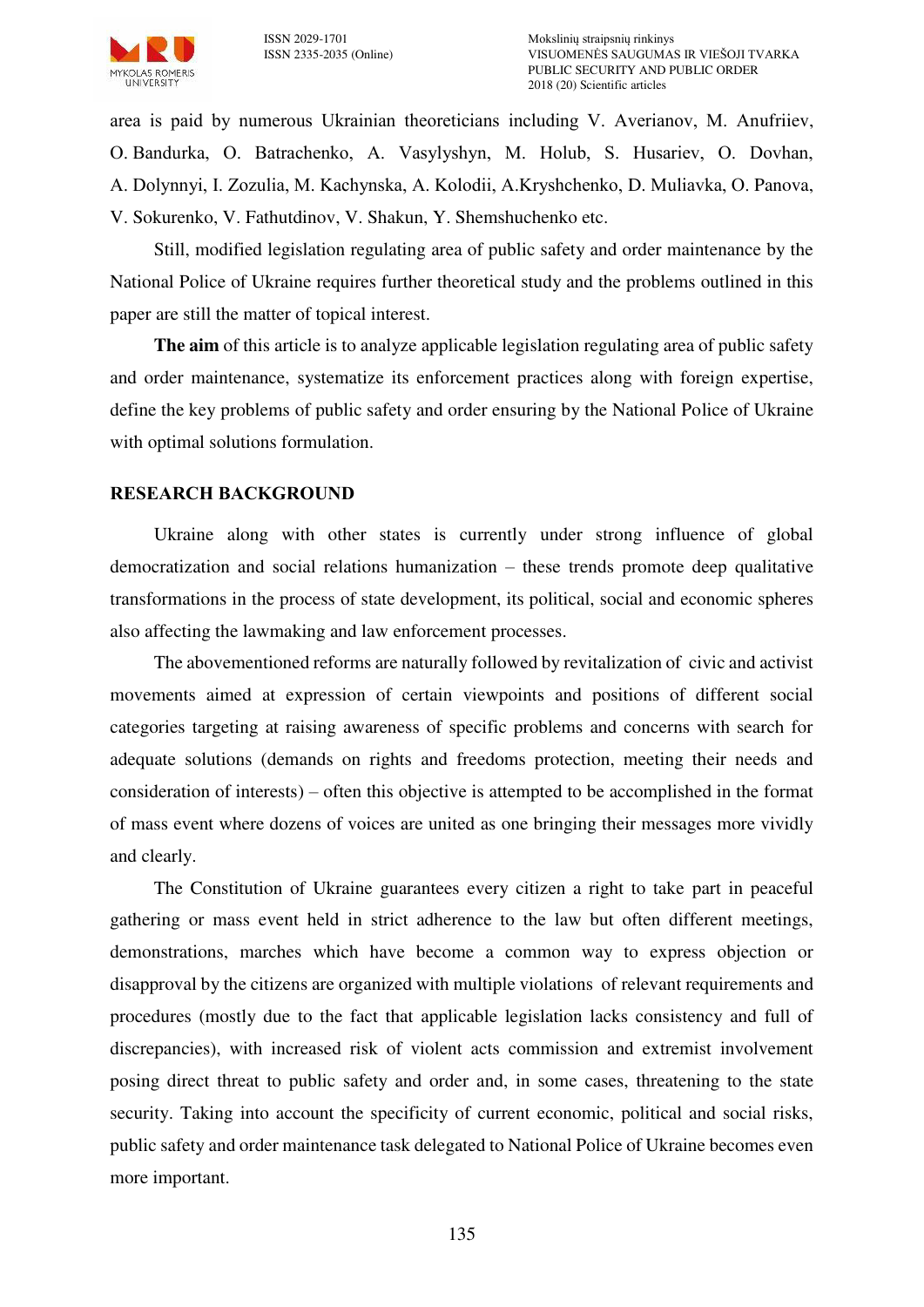

According to О. Panova mass disturbances in Ukraine are mostly characterized as deeply politicized and somewhat of platforms for the separatist groupings to demonstrate their intentions. Events that took place in 2013–2014 – all over Ukraine and in the centre of Kyiv – proved that any mass event held in accordance with international legislative acts may potentially turn into mass disorders due to extremist provocations resulting in tragedy [2, p. 42].

Currently due to high level of criminalization, economic instability and other negative factors we can claim that state power bodies fail to ensure public safety and order.

The Law of Ukraine «On National Police» dd. 02.07.2015 № 580-VIII envisages key legislative framework of NPU activity organization, status of police officers and relevant career programs [3]. For the first time Ukrainian legislator has incorporated the term «public safety» into provisions related to activities of law enforcement agencies and structures but traditional definitions of «civic security» and «civic order», still present in separate acts, lead to multiple discrepancies and misinterpretations. It leads to conflict of laws regulating public safety and order maintenance.

European and global legal practice justifies application of public security and order definition due to its positive perception by the international community. That is why research of public security and order maintenance during mass events as administrative-legal protection object should be followed by relevant amendments to applicable legislation with aim to harmonize it and eliminate existing discrepancies.

It should be noted that the Constitution of Ukraine never mentions definitions of «public safety» or «public order». Instead the term «civic order» is used. Thus, paragraph 17 of Article 92 of the Constitution of Ukraine defines foundations of national security, Armed Forces organization and public order maintenance. Also Article 34 of the Constitution of Ukraine, which envisages right for freedom of expression and speech, free expression of opinions and beliefs, mentions opportunity to restrict the abovementioned rights for the sake of national security, territorial integrity protection or public order maintenance. It is similar for Article 39 which envisages the right of citizens to participate in peaceful gatherings without weapons stating that any restriction regarding the enjoyment of this right may be established by the court in accordance to the law serving the interests of national security and public order [4]. It means that public order is given the same status by the constitution as the national security.

But the Law of Ukraine «On national security of Ukraine» dd. 19.06.2003 № 964-IV definitions of «public safety and «public order» are not mentioned. Interpretation is provided only for the essence of «national security» by the legislator – protection of vitally important citizen's and human, society and state interests aimed at ensuring the sustainable social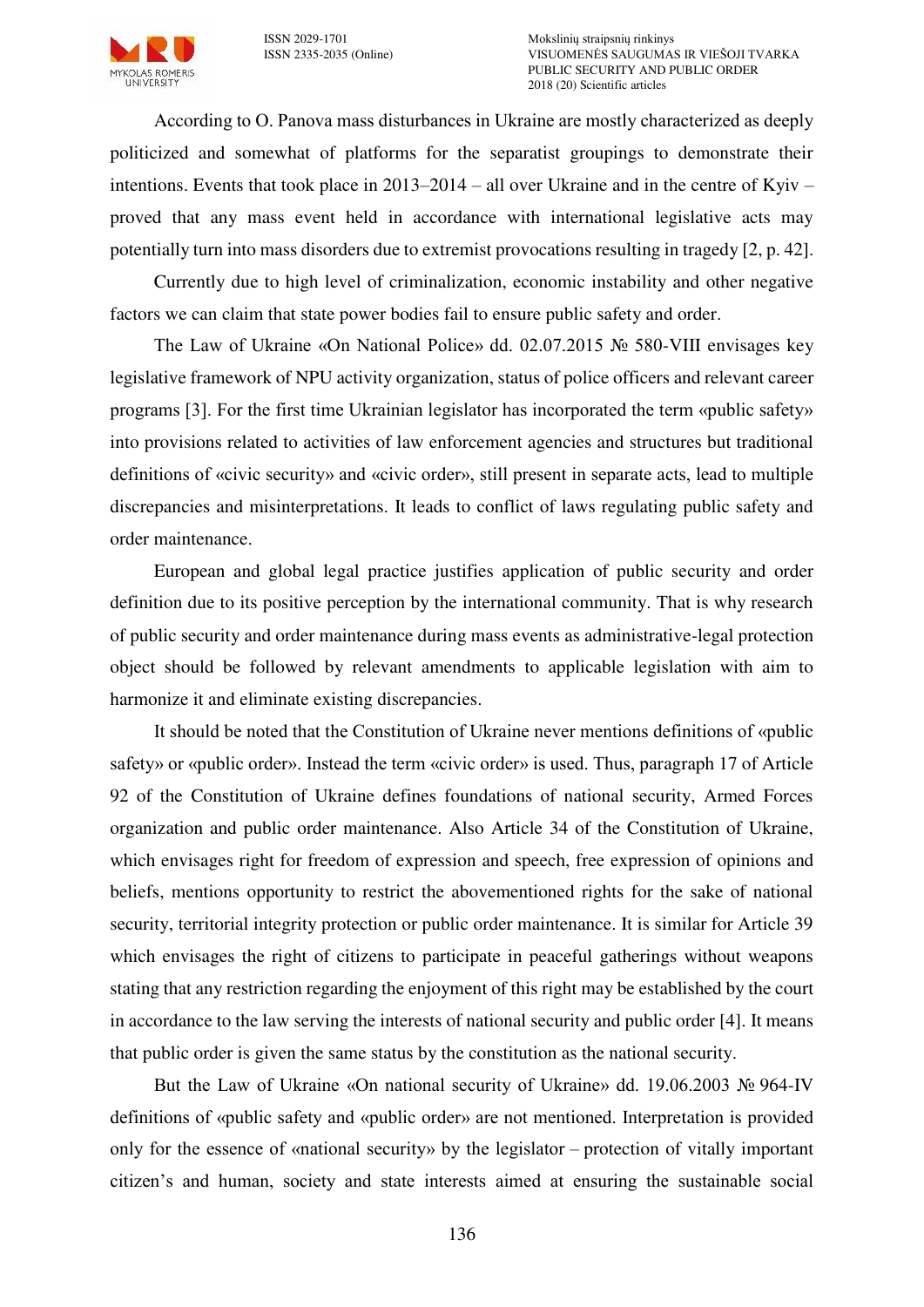

ISSN 2029-1701 Mokslinių straipsnių rinkinys VISUOMENĖS SAUGUMAS IR VIEŠOJI TVARKA PUBLIC SECURITY AND PUBLIC ORDER 2018 (20) Scientific articles

development, due detection, prevention and neutralization of existing and potential threats posed to national interests in law enforcement area, corruption combating, border service and armed forces activity, migration policy, health care, education and science, innovations and technical progress, cultural development of society, informational security and freedom of speech, social policy and pension coverage, housing and utilities infrastructure, financial services market, proprietary rights protection, stock and security markets, tax, budget and customs policy, business activity, bank services market, investment policy, audit activity, monetary and currency police, data protection, licensing, industry and agriculture, transport and communication, IT, energy sector and energy efficiency policy, natural monopolies functioning, utilization of extractable resources (land and water), environmental protection and other sectors of public administration in case if any negative tendencies arise for the abovementioned threats to exist [5].

In our opinion this definition is too extended and complicated but after thorough analysis we conclude that public safety and order are essential elements of national security corresponding fully to the citizens' interests. Decree of the President of Ukraine «Decision of Council of National Security and Defence of Ukraine dd. March 4, 2016 «On the Concept of National Security and Defence Sector Development» of March 14, 2016 № 92/2016 envisages that one of the key concepts of security and defense sector if public safety maintenance along with 1) efficient execution of functions delegated to NPU as the central executive power body in the area of public safety maintenance and crime combating; 2) enhancement of National Guard capacity in terms of public safety and order tasks accomplishment [6].

We can see that legislator simultaneously uses definitions of civic safety and order and public safety and order without providing proper separation of these definitions and adequate explanations. If we refer to Decree of the President of Ukraine «Decision of Council of National Security and Defence of Ukraine dd. May 6, 2015 «On Strategy of National Security of Ukraine» dd. May 26, 2015 № 287/2015, we will find the information that National Police of Ukraine as the in the area of public safety maintenance and crime combating, subordinated to Minister of Interior of Ukraine, performs functions related to crime combating (including organized crime) and public order maintenance and that establishment of municipal police units by local self-governance bodies funded by the local budgets for performing the abovementioned functions is one of priorities in the framework of law enforcement system reforming[7]. At the same time the Law of Ukraine «On National Police» dd. July 2, 2015 № 580-VIII gives direct reference to the statement that National Police of Ukraine is a central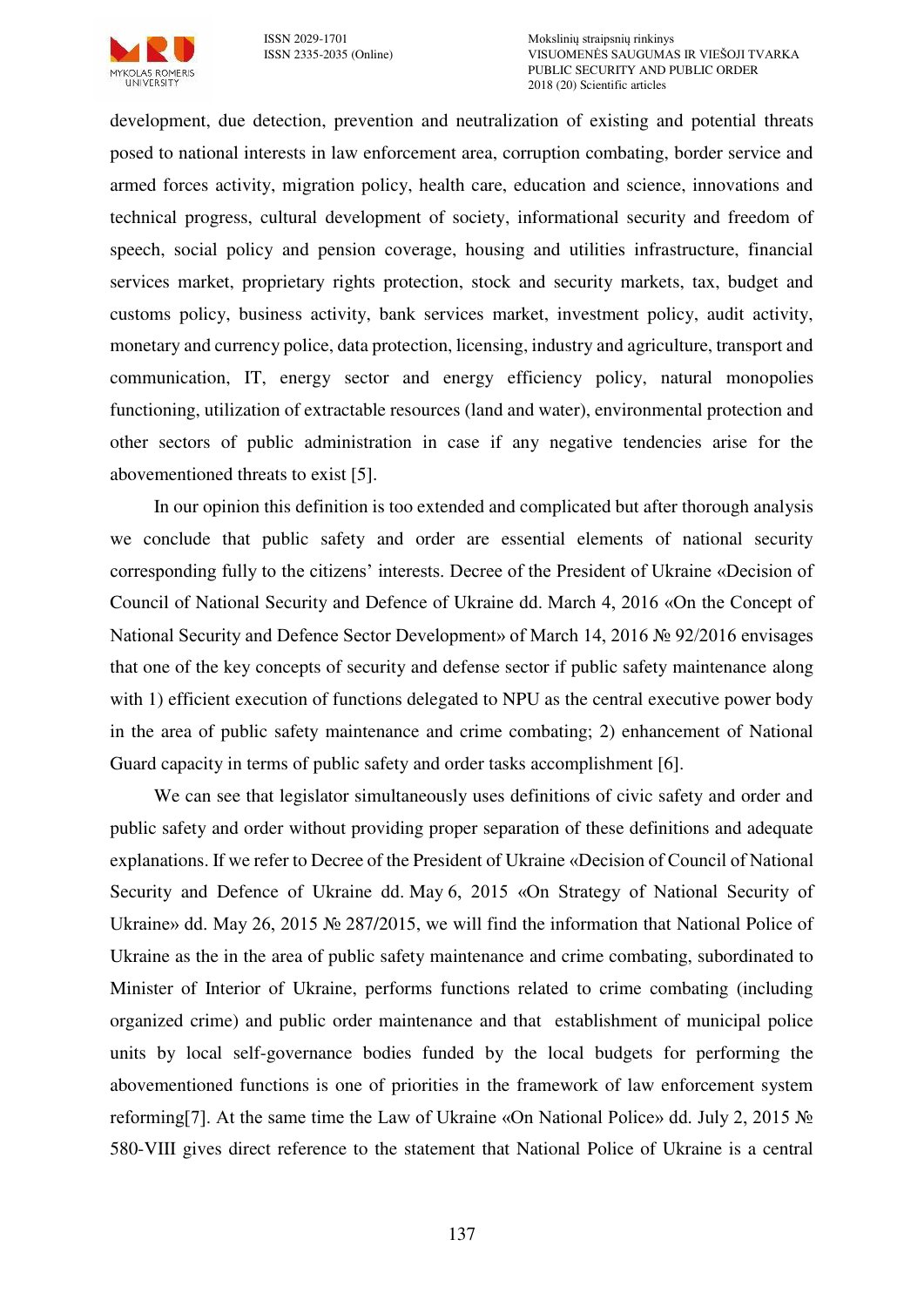

executive power body providing services to citizens on human rights and freedoms protection, crime combating, public safety and order maintenance [3].

The abovementioned also proves that legislator uses definitions of public (civic) safety and order as synonyms and sometimes as analogues – we consider this approach to be incorrect due to the lack of proper explanation and absence of these definitions in the text of Constitution which evidently results in additional legislative discrepancies.

We agree with opinion of V. Fatkhutdinov that definitions of «public safety» and «public order» started to appear in legislative acts and other documents during Soviet times, so the intention to update the terminology is clear. In the process of drafting the Law of Ukraine «On National Police» legislator used primarily foreign practices (the USA, France, Great Britain, Germany) which led to automatic transfer of relevant definitions [8, p. 49].

It is important to note that public safety and order maintenance during mass events is an essential object of administrative-legal protection with methods, forms, procedures, means envisaged by the law. Applicable legislation in the abovementioned area requires completion of terminology harmonization with official definitions of public safety and order to be established.

While defining the optimal ways of Ukrainian legislation improvement we must refer to specific foreign practices.

In Germany during mass events federal and local police may be involved (in Germany 2 level law enforcement system functions – federal police and local (land) police). Also in Germany public safety and order are maintained by special units subordinated to Federal Agency of the Ministry of Interior which perform some police functions. For example, Federal Border Protection Service is involved to public safety operations during different mass events. On the local level in federal lands function of public safety and order maintenance is performed by public safety police (patrol police) and readiness police (in case if any threat is posed, Federal Government may give direct orders to police forces of one or several lands) [9, p. 76]. As a rule, readiness police functions stipulate provision of support to public safety police and criminal police during mass events with use of «power-based» methods.

Also Ukrainian legislators must consider German experience in the area of communication – organizers must notify the police of any scheduled events (not the local selfgoverning bodies) responsible for processing of these requests and grants relevant permission or prohibits the event to take place [10, p. 58].

French law enforcement system is a complex structure – the majority of functions in the area of public safety and order are performed by the gendarmerie according to the Law «On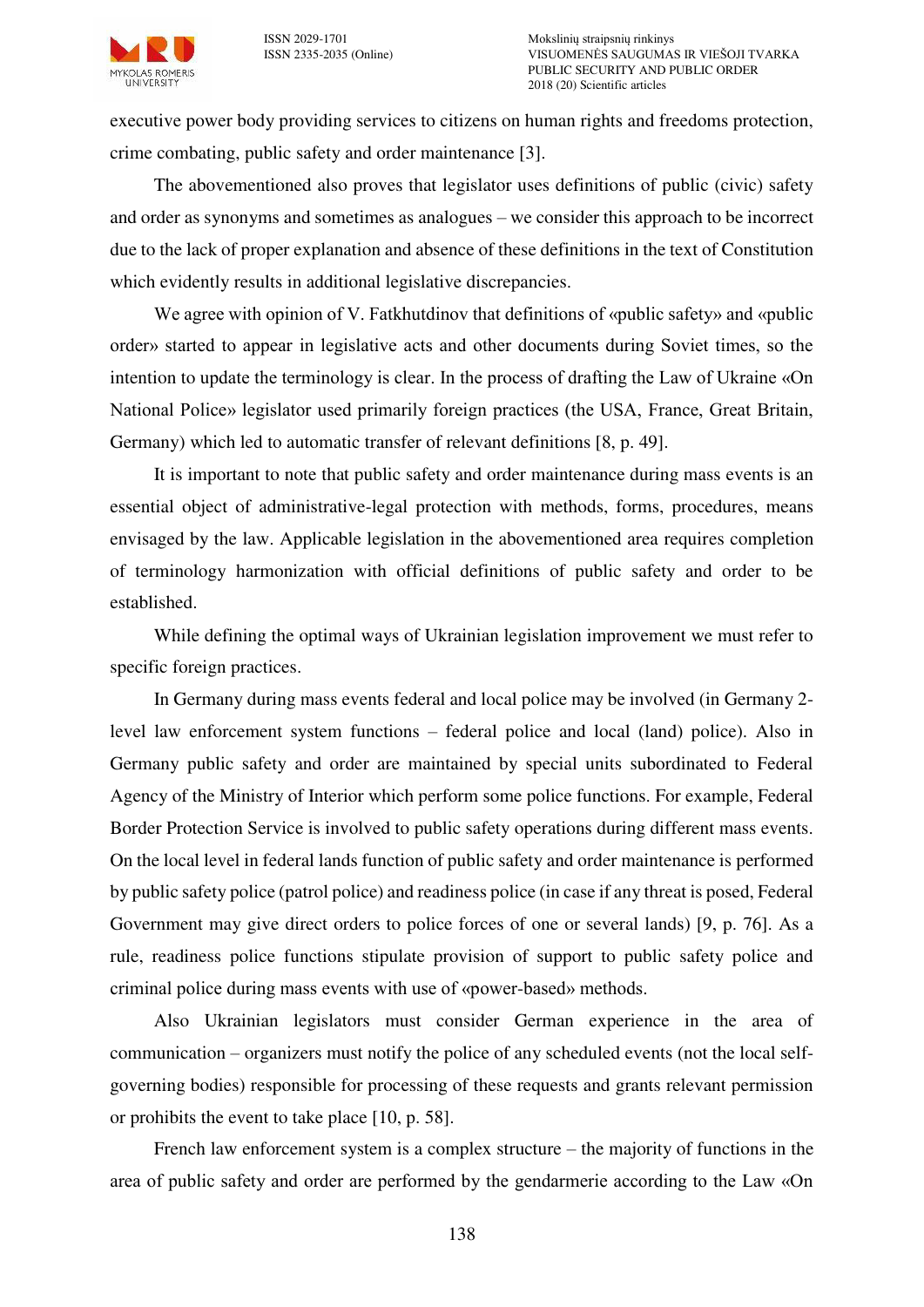enhancement of personal safety and freedom protection» (1981) [11, p. 602]. Legislation envisages detailed regulation of police activity in the area of public safety and order maintenance.

In Britain these activities are regulated by the Law «On police» (1996). Key function of the British police is to ensure public safety while any measure regarding public order maintenance may be taken by any police officer regardless of his/her rank and position. At the same time the abovementioned functions in Great Britain are not defined as administrative activity [12, p. 8].

In Portugal according to the Law «On public safety police» (2007) special police units are established which mission is to ensure the legitimacy, internal security and protect citizens' rights according to Constitution and law. Public safety police is directly subordinated to the government official responsible for internal administration with unified structure nationwide [13, p. 202]. Portuguese legislation envisages functioning of autonomous extended law enforcement network responsible for public safety maintenance.

In Sweden organizers of mass events with records of previous violations registered (if a demonstration or meeting once organized by these people has already been marked as potentially troublesome or resulted in conflicts) get no permission to hold these events in future.

Analysis of foreign practices brought us to conclusion that in EU state non-lethal weapon is allowed for use by the law if any threat is posed during the riotous disturbances. Also violators arrested during mass events after demonstrations of improper behaviour may be kept in detention up to 8 hours and immediately taken to the court as in such cases judiciary is functional at any time of the day.

## **CONCLUSIONS**

Taking the abovementioned into account we offer to interpret the public security and order maintenance during mass events as object of administrative-legal protection – an open system of public systematized social relations aimed at ensuring of appropriate conditions for the society existence and protection of national interests in case of natural and technological disasters, social, political or military conflicts, including prevention and elimination of any negative consequences resulting in damage by application of legislation.

Comprehensive analysis of best foreign practices in the area of public order maintenance by police proves that the following positive aspects may be implemented in Ukraine:

- establishment of specialized police agency to maintain public security and order with extended authority (including;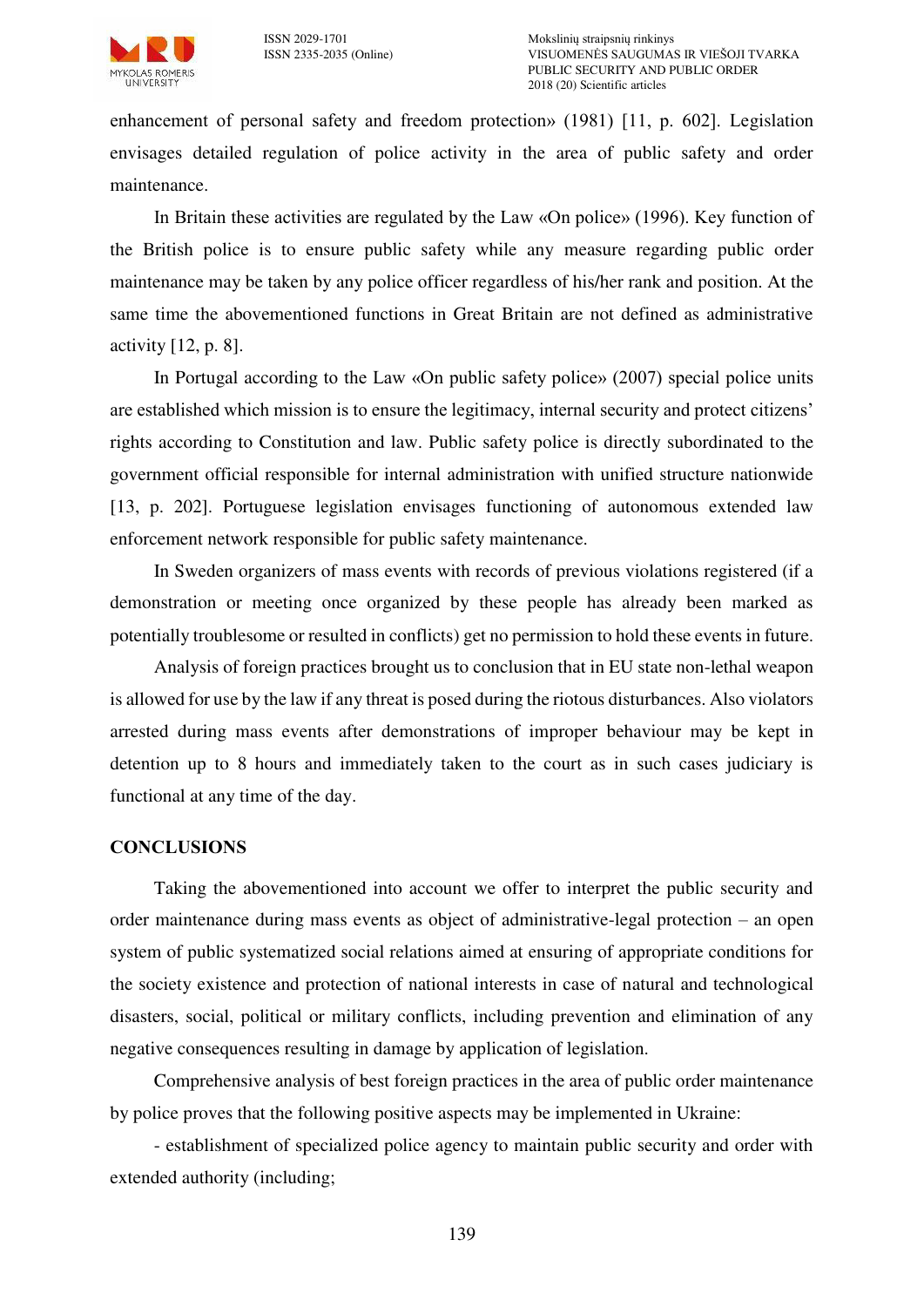

- enshrine in legislation certain provisions for terms of preliminary notification of law enforcement on mass event organization, grounds and procedure of holding the violators (both participants who violated the established rules of behaviour and organizers who violated the procedures) liable with clear identification of imposed sanctions, right to use non-lethal weapon to eliminate the detected violations;

- prohibit the permission granting for the mass event to be held in future if any violations/restrictions have been registered concerning specific facilitators or organizers;

- involve NGOs and civic formations to public order operations.

# **REFERENCES**

- 1. Про рішення Ради національної безпеки і оборони України від 4 березня 2016 року «Про Концепцію розвитку сектору безпеки і оборони України» : Указ Президента України від 14 березня 2016 року № 92/2016.
- 2. Панова О. О. Організація діяльності органів поліції щодо підтримання публічної безпеки та порядку під час проведення масових заходів [Електронний ресурс] / О. О. Панова // S.P.A.C.E. – 2017. – Вип. 2. – С. 42-46. – Режим доступу: [http://dspace.onua.edu.ua/bitstream/handle/11300/7332/Panova%20SPACE%202-](http://dspace.onua.edu.ua/bitstream/handle/11300/7332/Panova%20SPACE%202-2017.pdf?sequence=1&isAllowed=y) [2017.pdf?sequence=1&isAllowed=y](http://dspace.onua.edu.ua/bitstream/handle/11300/7332/Panova%20SPACE%202-2017.pdf?sequence=1&isAllowed=y)
- 3. Про Національну поліцію : Закон від 02.07.2015 р. № 580-VIII // Відомості Верховної Ради (ВВР). – 2015. – № 40–41. – Ст. 379.
- 4. Конституція України від 28.06.1996 р. № 254к/96-ВР // Відомості Верховної Ради України (BBP). – 1996. – № 30. – Ст. 141.
- 5. Про основи національної безпеки України : Закон України від 19.06.2003 р. № 964-IV // Відомості Верховної Ради України. – 2003. – № 39. – Ст. 351.
- 6. Указ Президента України «Про рішення Ради національної безпеки і оборони України від 4 березня 2016 року «Про Концепцію розвитку сектору безпеки і оборони України» від 14.03.2016 р. № 92/2016 // [Електронний ресурс]. – Режим доступу: <http://zakon3.rada.gov.ua/laws/show/92/2016>
- 7. Указ Президента України «Про рішення Ради національної безпеки і оборони України від 6 травня 2015 року «Про Стратегію національної безпеки України» від 26 травня 2015 року № 287/2015 // [Електронний ресурс]. – Режим доступу: <http://zakon3.rada.gov.ua/laws/show/287/2015/paran14#n14>
- 8. Фатхутдінов В. Г. Громадський vs публічний у дзеркалі правничої герменевтики / В. Г. Фатхутдінов // Науковий вісник Херсонського державного університету. – 2015. – Вип. 4. – Т.  $1 - C. 45 - 50$ .
- 9. Конституції країн парламентської демократії / під ред. В. М. Кампо. К. : Інститут державного управління і самоврядування при КМУ, 1994. – 93 с.
- 10. Заросило В. В. Досвід підготовки і проведення масових заходів у зарубіжних країнах, адміністративного забезпечення порядку під час їх підготовки і проведення та можливість його застосування в Україні / В. В. Заросило // Вісник Національного університету «Львівська політехніка». Юридичні науки. – 2016. – № 837. – С. 56–59.
- 11. Білоконь М.В. Державне управління у сфері охорони громадського порядку : монографія / М.В. Білоконь. – X. : НУВС, 2004. – 680 с.
- 12. Заросило В.О. Порівняльний аналіз адміністративної діяльності міліції України та поліції зарубіжних країни (Великобританії, Канади, США та Франції): автореф. дис. … канд. юрид. наук: спец. 12.00.07 «Теорія управління; адміністративне право і процес; фінансове право; інформаційне право» / В.О. Заросило. – К., 2002. – 21 с.